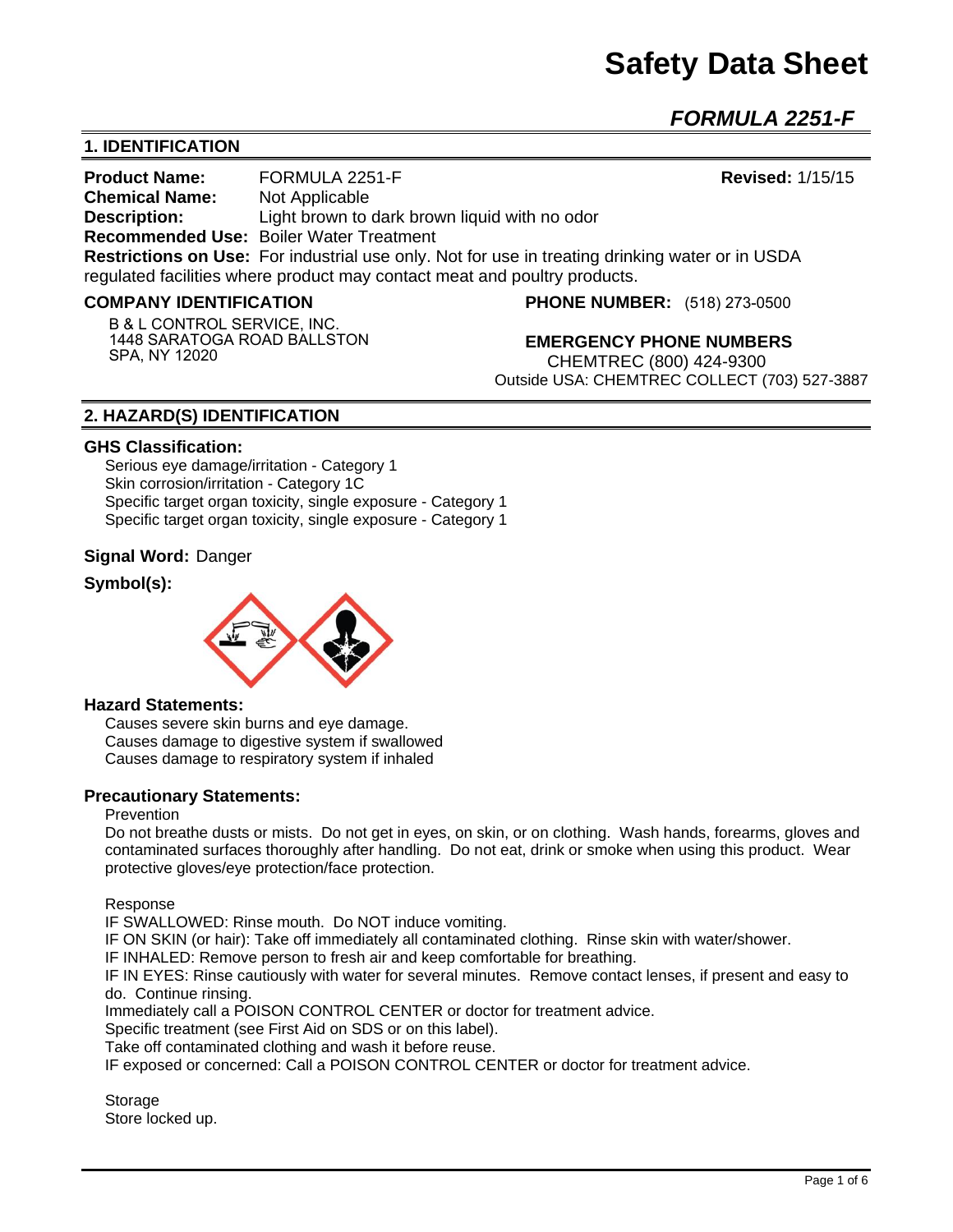Disposal

Dispose of contents/container in accordance with local, regional, national and international regulations.

## **Hazards Not Otherwise Classified:** None Known.

#### **Percentages of Components with Unknown Acute Toxicity:**

 Dermal: 10% Inhalation: 10%

# **3. COMPOSITION / INFORMATION ON INGREDIENTS**

| <b>CHEMICAL INGREDIENTS</b> | <b>CAS NO.*</b>    | PERCENT (%)** |
|-----------------------------|--------------------|---------------|
| SODIUM HYDROXIDE            | 1310-73-2          | $< 5\%$       |
| SODIUM SULFITE              | 7757-83-7          | M             |
| SODIUM SULFATE              | 7757-82-6          |               |
| SODIUM POLYMETHACRYLATE     | 0156559-16-9       | м             |
| SODIUM POLYACRYLATE         | <b>PROPRIFTARY</b> |               |
| SODIUM LIGNOSULFONATE       | 8061-51-6          |               |

**Legend: L=<1%; M=1-10%; H=>10%**

**\* Exposure limit and regulatory information in Sections 8 & 15**

**\*\* Exact percentage is a trade secret. Concentration range is provided to assist users in providing appropriate protections.**

## **4. FIRST AID MEASURES**

- **Eye Contact:** Immediately flush eyes with a directed stream of cool, clear water for at least 30 minutes. Forcibly holding eyelids apart to ensure complete irrigation of all eye and lid tissues. Remove contact lenses, if present, after the first 5 minutes, then continue rinsing eye. Do not allow individual to rub their eyes. Get medical attention urgently, preferably from an ophthalmologist. Do not transport the victim until the recommended flushing period is completed, unless a portable emergency eye wash bottle is immediately available.
- **Skin Contact:** Immediately wash skin with soap and plenty of water while removing contaminated clothing, for at least 15 minutes. If irritation persists, get medical attention. Launder contaminated clothing before reuse.
- **Inhalation:** Remove victim to fresh air. If individual experiences nausea, headache, dizziness, has difficulty in breathing or is cyanotic, seek medical attention. If not breathing, give artificial respiration via a suitable mechanical device such as a bag and mask. Do not use mouth-to-mouth resuscitation.
- **Ingestion:** Do not induce vomiting. Rinse mouth with copious quantities of water first and get immediate medical attention. Drink several glasses of water. Never give anything by mouth to an unconscious person. If vomiting occurs, keep airways clear.
- **Note to Physician:** There is no specific antidote. Treatment of overexposure should be directed at the control of symptoms and the clinical condition of the patient. Aspiration may cause lung damage. Probable mucosal damage may contraindicate the use of gastric lavage.

## **Most Important Symptoms/Effects:**

- **Eye Contact:** May cause severe irritation or burns. Prolonged contact may cause irreversible damage and/or blindness.
- **Skin Contact:** Prolonged contact may cause irritation, rash or burns. Severity is generally determined by concentration of solution and duration of contact.
- **Inhalation:** Inhalation of vapor or mist can cause severe irritation of nose, throat, and lungs. May cause damage to the upper respiratory tract and lungs under severe conditions.
- **Ingestion:** May be toxic. May cause severe irritation or burns of the mouth, throat, and internal tissues. Do not take internally. Ingestion may cause severe allergic reactions in some asthmatics.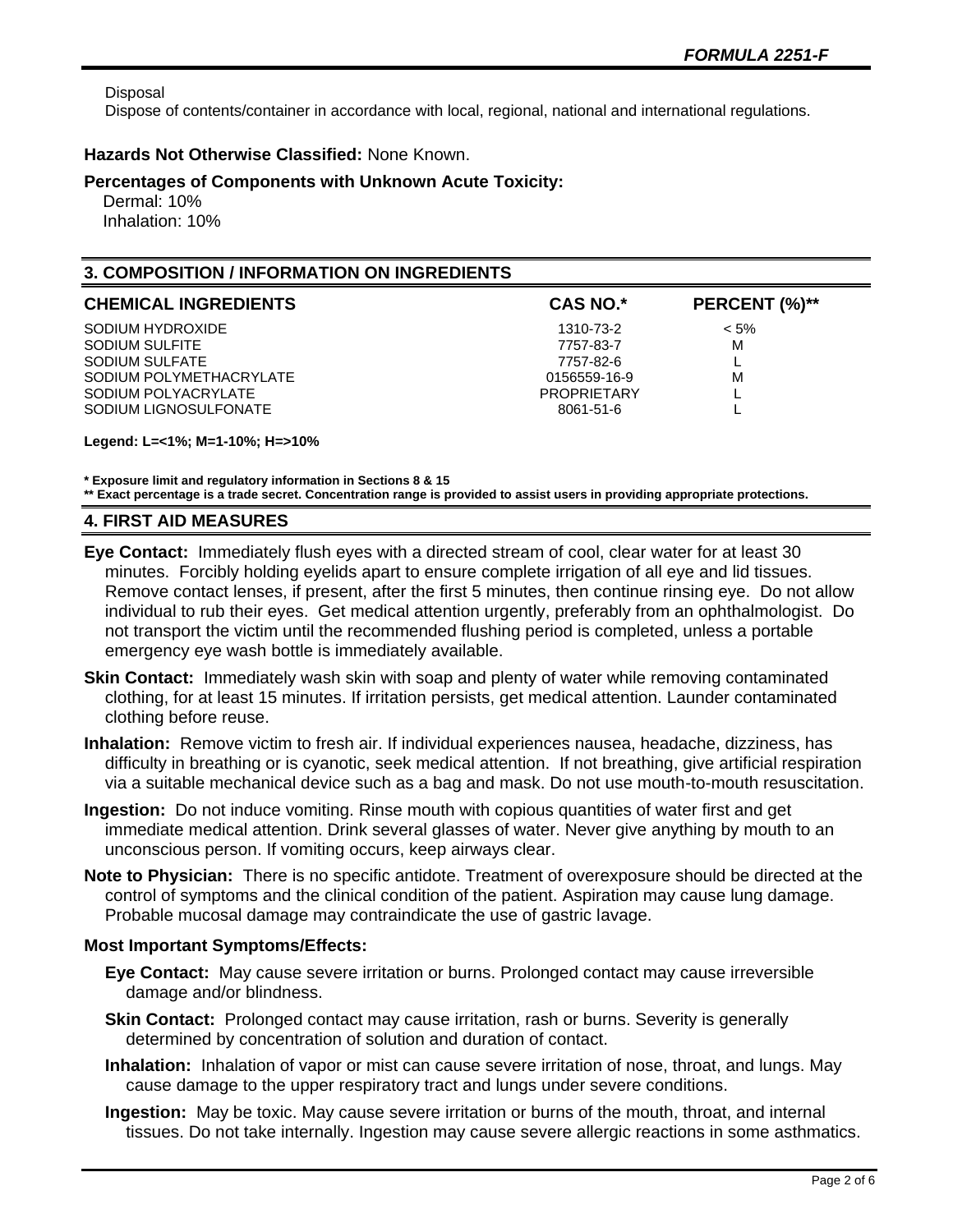Large doses may cause violent colic and diarrhea, circulatory disturbances, and central nervous system depression.

**Indication of Immediate Medical Attention and Special Treatment, if Necessary:**

Other than acute, none known. See section 11 for toxicological information.

# **5. FIRE FIGHTING MEASURES**

**Suitable (and Unsuitable) Extinguishing Media:** Any media suitable for the surrounding fire.

**Specific Hazards Arising from the Chemical:** Product is corrosive to eyes, skin, and respiratory system. Closed containers may rupture (due to buildup of pressure) when exposed to extreme heat. If evaporated to dryness, some product residuals may burn. Thermal decomposition may release oxides of carbon, nitrogen and sulfur.

**Special Protective Equipment and Precautions for Fire-Fighters:** Wear self-contained breathing apparatus and full turn-out gear. Approach fire from upwind direction. If possible, move containers away from fire. Cool fire exposed containers with water spray. If containers rupture or leak, product may evolve irritating or toxic gas under extreme heat. Contain runoff.

# **6. ACCIDENTAL RELEASE MEASURES**

# **Spill Containment and Clean-up Instructions:**

Wear suitable protective equipment found in section 8. Small spills may be flushed with copious quantities of water, preferably to a sanitary sewer or waste treatment facility. Larger spills may be absorbed in sawdust or other absorbent and sweepings disposed of in an approved landfill. The area may then be flushed with copious quantities of water. Floor may be slippery; use care to avoid falling. Avoid release of this product into the environment to prevent contamination of soil, sewers, natural waterways and/or groundwater. See Section 12 for Ecological Information.

# **7. HANDLING AND STORAGE**

## **Handling and Storage:**

Store in a cool, dry, well ventilated area, between 10°C and 49°C. Keep containers tightly closed when not in use and follow all recommended safety precautions when handling the material. Keep out of sun and away from heat or open flame. Keep away from incompatible materials. See Section 10 for incompatible materials.

# **8. EXPOSURE CONTROL / PERSONAL PROTECTION**

**Engineering Controls:** General ventilation expected to be satisfactory

## **PERSONAL PROTECTION EQUIPMENT**

**Respiratory:** Not normally required unless misting occurs. Wear an OSHA or NIOSH approved respirator.

**Eyes and Face:** Chemical resistant goggles or face shield.

**Hands and Skin:** Chemical resistant rubber, neoprene latex or PVC

**Other Protective Equipment:** Eyewash station in area of use. Wear long sleeve shirt, long pants, and boots.

## **EXPOSURE GUIDELINES**

## **Exposure Limits:**

**COMPONENT TLV** SODIUM HYDROXIDE 2mg/m<sup>3</sup>/15M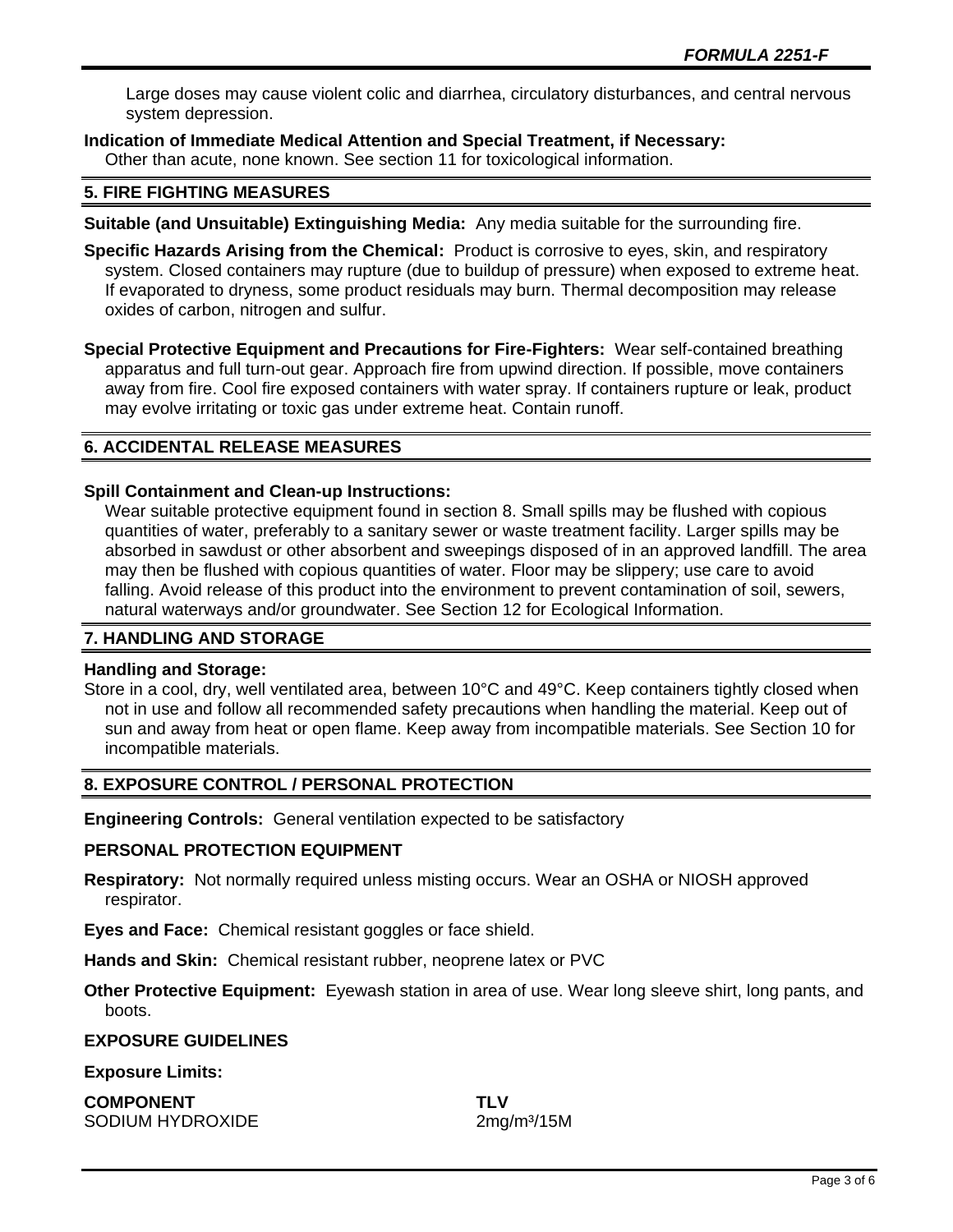# **9. PHYSICAL AND CHEMICAL PROPERTIES**

| <b>Appearance and Odor:</b>         | Light brown to dark brown liquid with no odor |                                        |                        |
|-------------------------------------|-----------------------------------------------|----------------------------------------|------------------------|
| <b>Odor Threshold:</b>              | N.D.                                          | <b>Vapor Pressure:</b>                 | N.A.                   |
| pH (undiluted):                     | 12.45 - 12.95                                 | <b>Vapor Density:</b>                  | <1                     |
| <b>Freeze Point:</b>                | $<$ -2°C (28°F)                               | Specific Gravity(@22°C):               | $1.102 - 1.112$        |
| <b>Boiling Point:</b>               | >100°C (212°F)                                | <b>Solubility in Water:</b>            | Complete               |
| <b>Flash Point:</b>                 | None                                          | <b>Partition Coefficient:</b>          | N.D. (n-octanol/water) |
|                                     |                                               | <b>Auto-Ignition Temperature:</b>      | N.D.                   |
| <b>Evaporation Rate:</b>            | 1.0                                           | <b>Decomposition Temperature: N.D.</b> |                        |
| Flammability (solid, gas): No       |                                               | <b>Viscosity:</b>                      | N.D.                   |
| Flammable Limits in Air: LFL - N.A. | $UFL - N.A.$                                  |                                        |                        |

## **10. STABILITY AND REACTIVITY**

**Reactivity:** Not normally reactive at normal temperatures and pressure.

**Chemical Stability:** Stable under normal conditions

**Possibility of Hazardous Reactions:** Will not occur under normal conditions.

**Conditions to Avoid:** Avoid excessive heat, sparks or open flames.

**Incompatible Materials:** Concentrated acids or oxidizing agents.

**Hazardous Decomposition Products:** Thermal decomposition may release oxides of carbon, nitrogen and sulfur.

#### **11. TOXICOLOGICAL INFORMATION**

**Ingestion Testing:** Rat, LD50: > 5,000 mg/kg\*

**Skin Testing:** None established for this product.

**Inhalation Testing:** None established for this product.

\*Calculated based on GHS acute toxicity formula.

# **CHRONIC TOXICITY DATA**

**Sensitization Testing:** None established for this product.

**Other Testing:** None established for this product.

**Routes of Exposure:** Eyes, Ingestion, Inhalation, Skin.

**Eye Contact:** May cause severe irritation or burns. Prolonged contact may cause irreversible damage and/or blindness.

**Skin Contact:** Prolonged contact may cause irritation, rash or burns. Severity is generally determined by concentration of solution and duration of contact.

- **Inhalation:** Inhalation of vapor or mist can cause severe irritation of nose, throat, and lungs. May cause damage to the upper respiratory tract and lungs under severe conditions.
- **Ingestion:** May be toxic. May cause severe irritation or burns of the mouth, throat, and internal tissues. Do not take internally. Ingestion may cause severe allergic reactions in some asthmatics. Large doses may cause violent colic and diarrhea, circulatory disturbances, and central nervous system depression.

#### **Medical Conditions Aggravated by Exposure:** None known.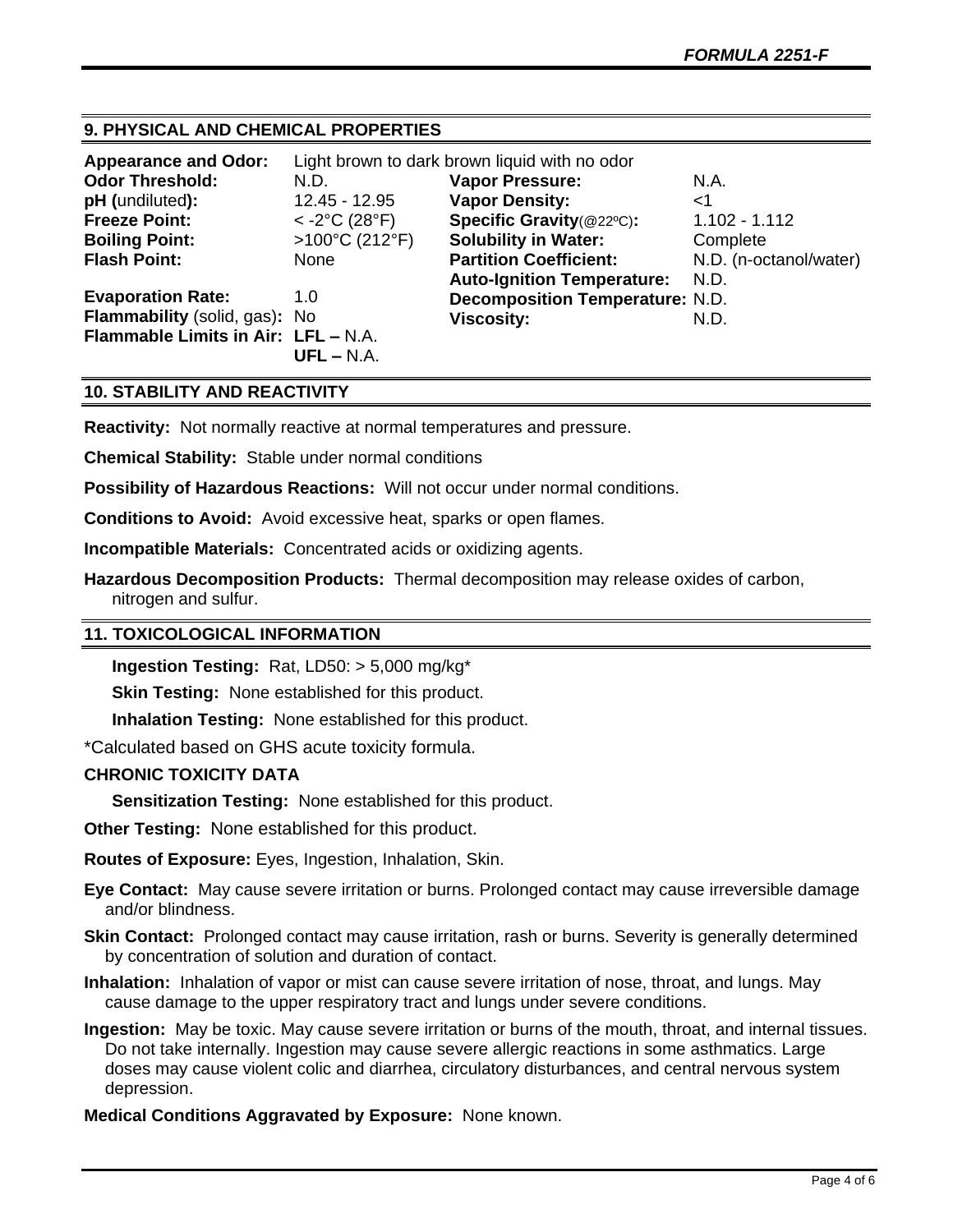**Chronic Effects from Repeated Overexposure:** Other than short term effects, none established.

# **12. ECOLOGICAL INFORMATION**

#### **Aquatic Toxicity Data:**

 Invertebrate: Daphnia magna, EC50/48hr: > 100 mg/l Fish: Rainbow trout, LD50/96hr: > 100 mg/l \*Calculated based on GHS acute aquatic toxicity formula.

**Product Fate Data:** None established for this product.

**Biodegradation Data:** None established for this product.

## **13. DISPOSAL CONSIDERATIONS**

**Waste Disposal:** Dispose of in accordance with local, regional, national and international regulations. Contact the Hazardous Waste representative at the nearest EPA Regional Office for guidance. Container Disposal: Triple rinse container (or equivalent) promptly after emptying and offer for reconditioning if appropriate. Empty the rinsate into application equipment or a mix tank or store rinsate for later use or disposal.

## **14. TRANSPORT INFORMATION**

## **US DEPARTMENT OF TRANSPORTATION (DOT) INFORMATION**

**UN/NA ID Number:** UN3266 **Proper Shipping Name:** CORROSIVE LIQUID, BASIC, INORGANIC, N.O.S. (CONTAINS SODIUM HYDROXIDE) **Hazard Class:** 8 **Packing Group:** PGIII **VESSEL TRANSPORT (IMO/IMDG)**

**UN/NA ID Number:** UN3266 **Proper Shipping Name:** CORROSIVE LIQUID, BASIC, INORGANIC, N.O.S. (CONTAINS SODIUM HYDROXIDE) **Hazard Class:** 8 **Packing Group:** PGIII **Marine Pollutant:** No

## **15. REGULATORY INFORMATION**

## **US FEDERAL REGULATIONS**

**TSCA:** All ingredients listed or exempt from listing. **CERCLA and/or SARA RQ:** No ingredients listed in this section. **SARA Section 302 Hazard Class:** No ingredients listed in this section. **SARA Section 311/312 Chemicals:**  Acute Health Hazard: Yes Chronic Health Hazard: No Fire Hazard: No

Sudden Release of Pressure Hazard: No

Reactive Hazard: No

**SARA Section 313 Chemicals:** No ingredients listed in this section.

## **STATE REGULATIONS**

This product contains a chemical(s) known to State of California to cause birth defects or other reproductive harm.

## **16. OTHER INFORMATION**